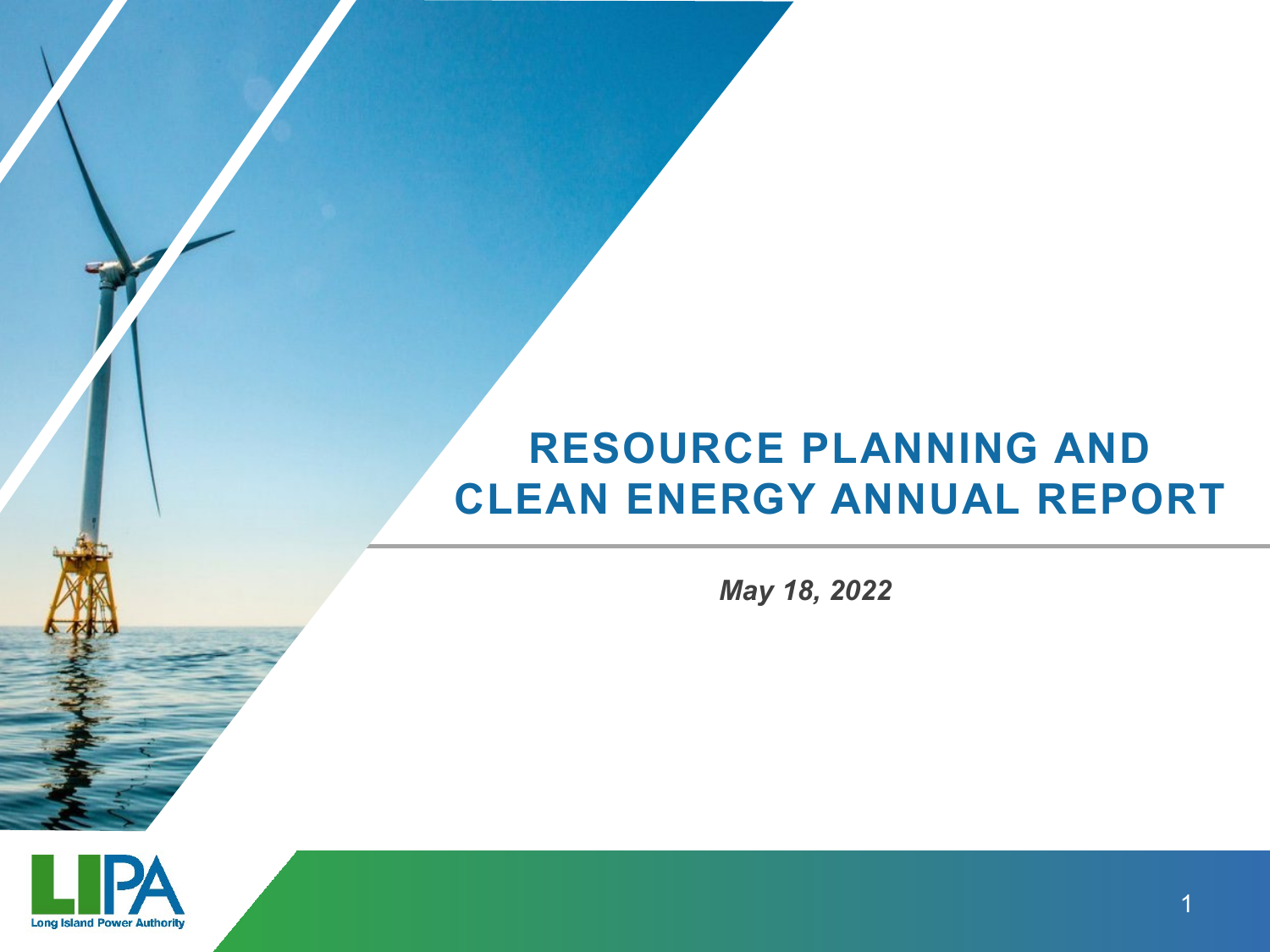## **RESOURCE PROCUREMENT ACTIVITIES**

| <b>Procurement</b>          | <b>Date of Issuance</b> | <b>Operational</b><br>(MW) | <b>Under</b><br><b>Development</b><br>(MW) |
|-----------------------------|-------------------------|----------------------------|--------------------------------------------|
| FIT I                       | <b>July 2012</b>        | 38.8                       | $\Omega$                                   |
| FIT II                      | October 2013            | 30.3                       | 1.6                                        |
| <b>280 MW RFP</b>           | October 2013            | 48.9                       | $\Omega$                                   |
| FIT II (Fuel Cells)         | March 2014              | 6.0                        | $\Omega$                                   |
| South Fork RFP <sup>*</sup> | <b>June 2015</b>        | 10                         | 130                                        |
| 2015 Renewable RFP          | December 2015           | $\Omega$                   | 58.9                                       |
| FIT III                     | September 2016          | 14.0                       | 4.0                                        |
| FIT IV (Fuel Cells)         | September 2016          | 7.4                        | $\Omega$                                   |
| <b>FIT V</b>                | <b>June 2020</b>        | $\overline{0}$             | 20.0                                       |
| <b>Bulk Energy Storage</b>  | April 2021              | Pending                    | Pending                                    |
| Total                       |                         | 155.4                      | 214.5                                      |

\* Does not include demand reduction programs.

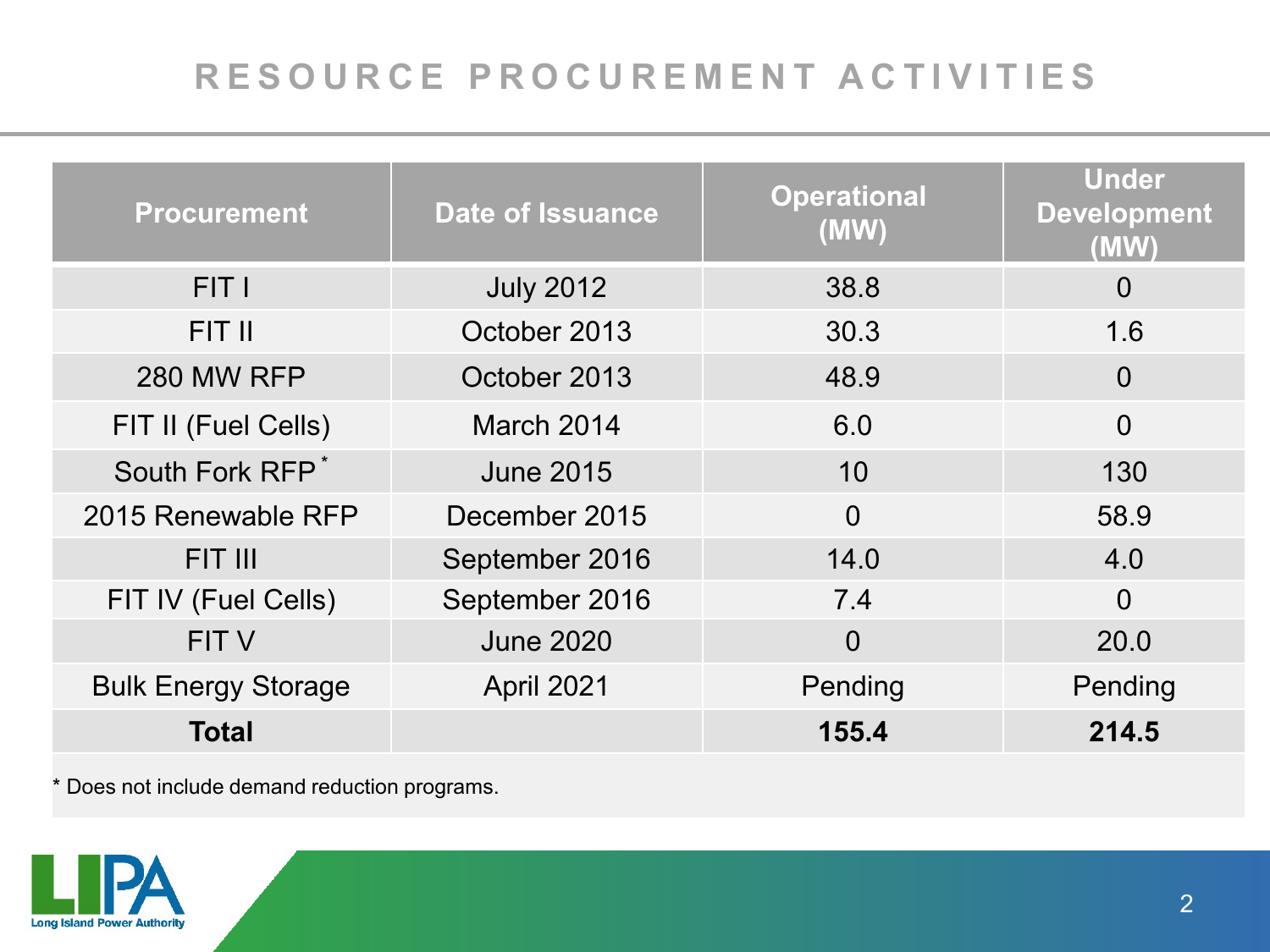### **As of 12/31/2021, rooftop solar installations totaled 63,859 systems and 505 MW (AC)**



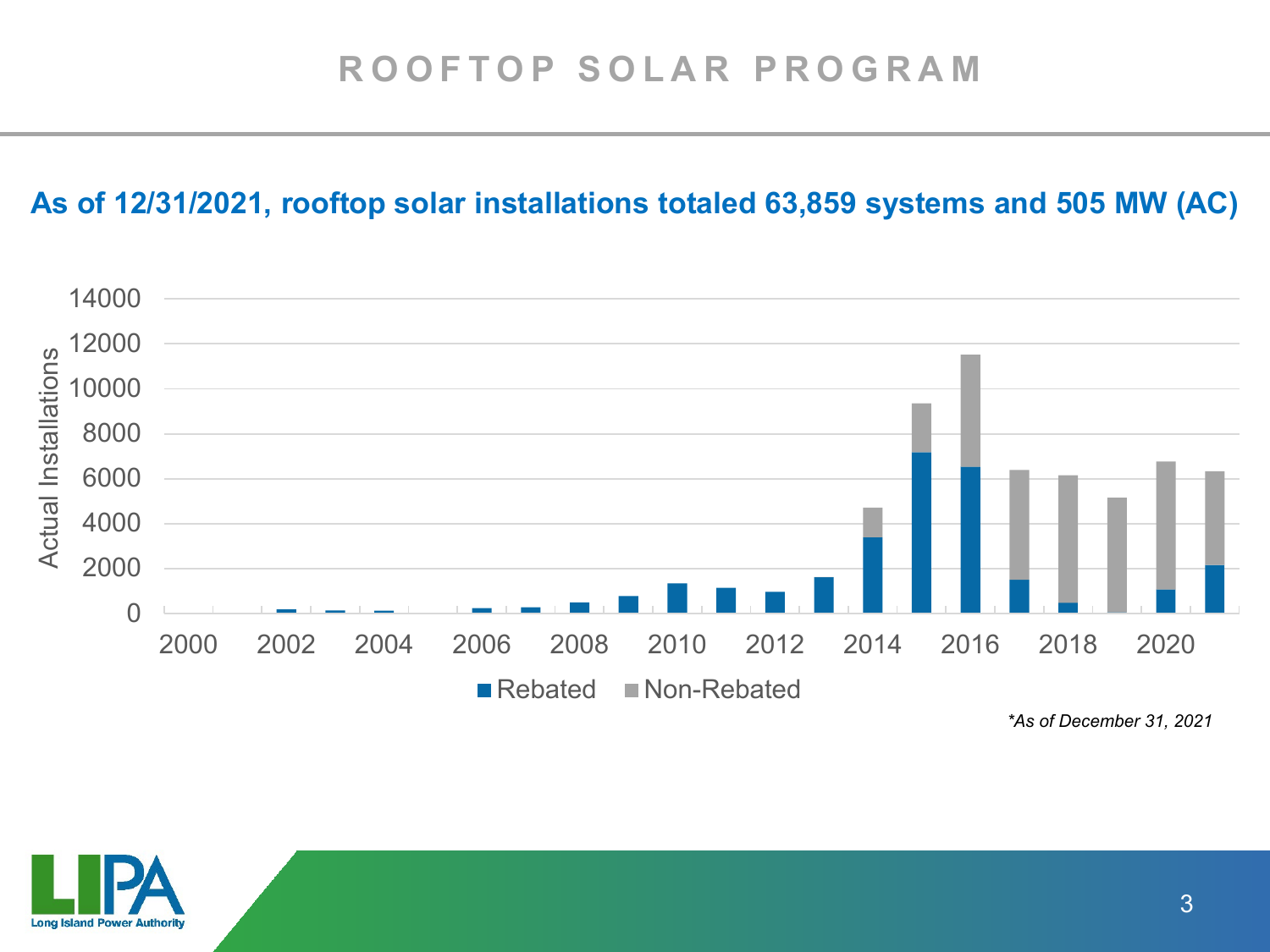### **2021 PSEGLI Bulk Energy Storage RFP**

- RFP issued in April 2021 for 175 MW of Energy Storage Resources
- Open to all commercially viable storage technologies
- Proposals received in July 2021
- Expected selection of projects in August 2022

## **2022 Integrated Resource Plan (IRP)**

The IRP will identify:

- Reliable, CLCPA compliant, cost-effective options for meeting future demand
- System changes needed by 2030 with the focus on existing generation
- Solicited and incorporated public comments on the Scope of Work
- Expected completion in Q4 2022, with additional opportunities for public comments

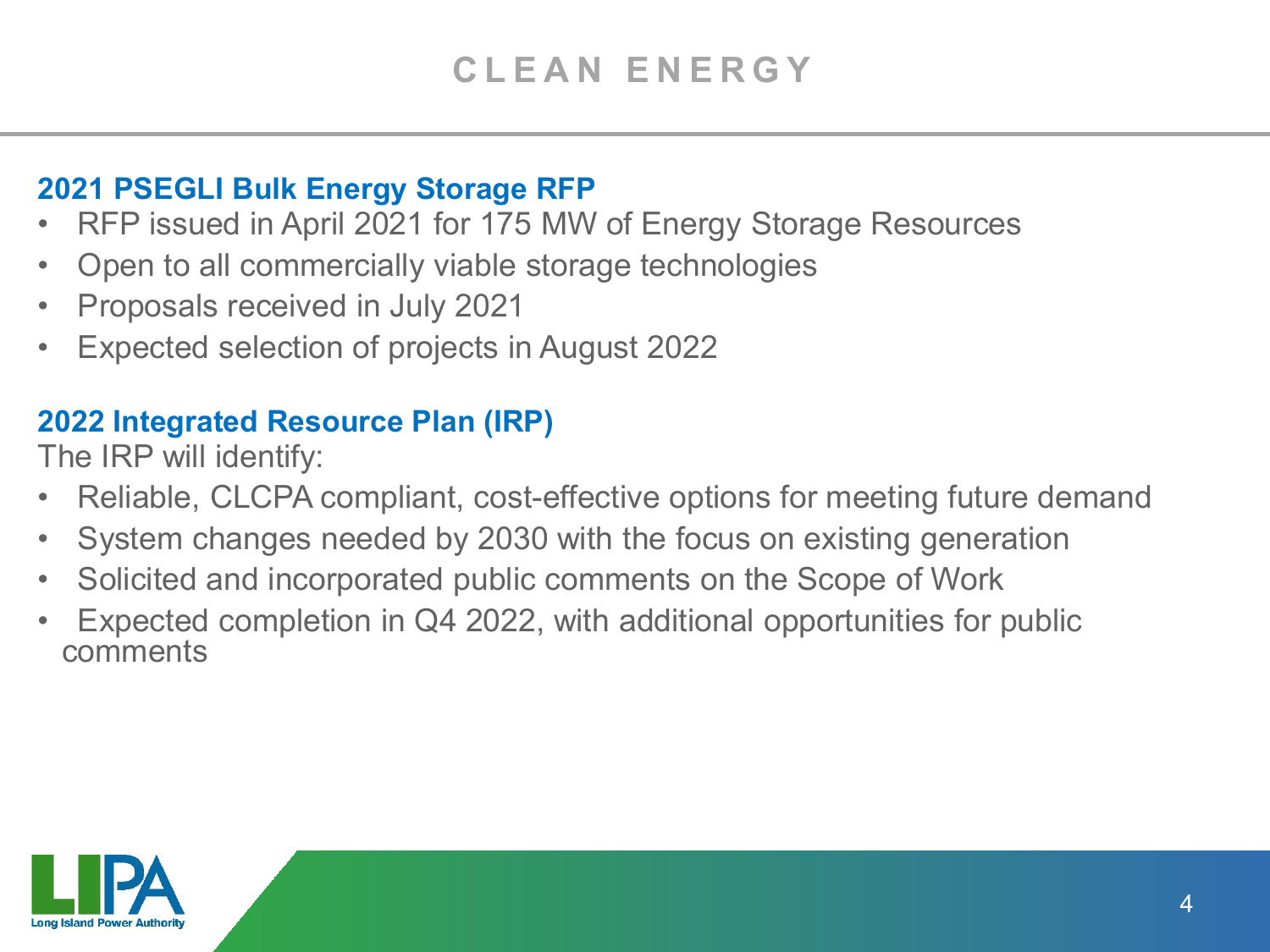## **INTERCONNECTION INITIATIVES**

- The Y49 cable tripped on March 12, 2022 due to fault at a location in Yonkers. The cable is under repair and is expected to be back in service in May.
- NYPA plans to reconductor the Long Island land-based portion of the Y49 cable with an expected in-service date of June 2023.
- PSEG Long Island is currently working on a short-term extension of the NYPA contract, which is currently set to expire in November 2022.
- The Neptune cable is currently derated to 375 MW due to a transformer failure at the Newbridge substation. A new transformer is expected to be commissioned and the cable is expected to be at 660 MW capacity by August 2022.

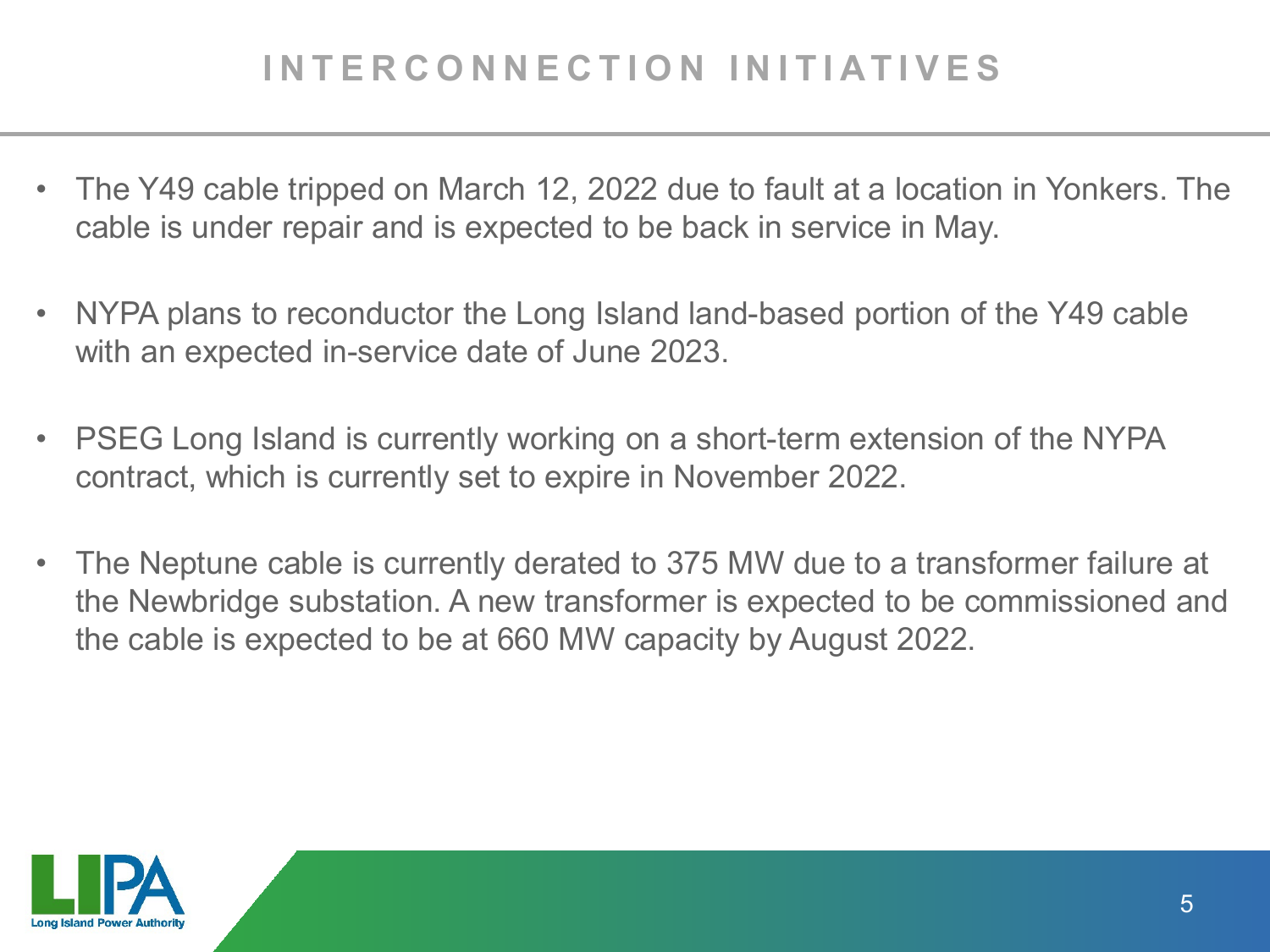| <b>FOR CONSIDERATION</b><br>May 18, 2022 |                                                                                                                            |
|------------------------------------------|----------------------------------------------------------------------------------------------------------------------------|
| TO:                                      | The Board of Trustees                                                                                                      |
| <b>FROM:</b>                             | Thomas Falcone                                                                                                             |
| <b>SUBJECT:</b>                          | Consideration of Approval of the Annual Report and Amendments to the Board<br>Policy on Resource Planning and Clean Energy |

#### **Requested Action**

The Board of Trustees (the "Board") of the Long Island Power Authority ("LIPA") is requested to adopt a resolution: (i) approving the annual report on the Board Policy on Resource Planning and Clean Energy (the "Policy"); (ii) finding that LIPA has complied with the Policy since the last annual review; and (iii) approving amendments to the Policy, which resolution is attached hereto as **Exhibit "A."**

#### **Background**

By Resolution No. 1372, dated July 26, 2017, the Board adopted the Policy. The last annual report on the Policy was in June 2021, and the last amendments to the Policy were made in July 2020.

The Policy sets objectives for resource planning, power supply procurement, portfolio management, and energy efficiency programs that support LIPA's purpose and the State's clean energy goals. The Policy also establishes regular performance reporting by LIPA Staff to enable the Board to assess performance against the objectives of the Policy.

#### **Compliance with the Policy**

LIPA Staff recommends that, for the reasons set forth below, the Board find that LIPA has complied with the Policy since the review of the Policy last year.

#### *Planning*

"Planning for a power supply portfolio that meets applicable New York State Independent System Operator and New York State Reliability Council requirements, environmental standards, and the State's clean energy goals; and updating the Integrated Resource Plan to reassess system needs, as necessary, but no less than every five years."

• Long Island capacity reserves and future additions are expected to meet the New York Independent System Operator's ("NYISO") minimum Locational Capacity Requirement ("LCR") through 2030. The current 2022 LCR of 99.5% of peak load is satisfied mainly with fossil-fueled generation and a smaller contribution from renewable resources. As offshore wind and energy storage resources are interconnected into Long Island, in compliance with the Climate Leadership and Community Protection Act of 2019 ("CLCPA"), the existing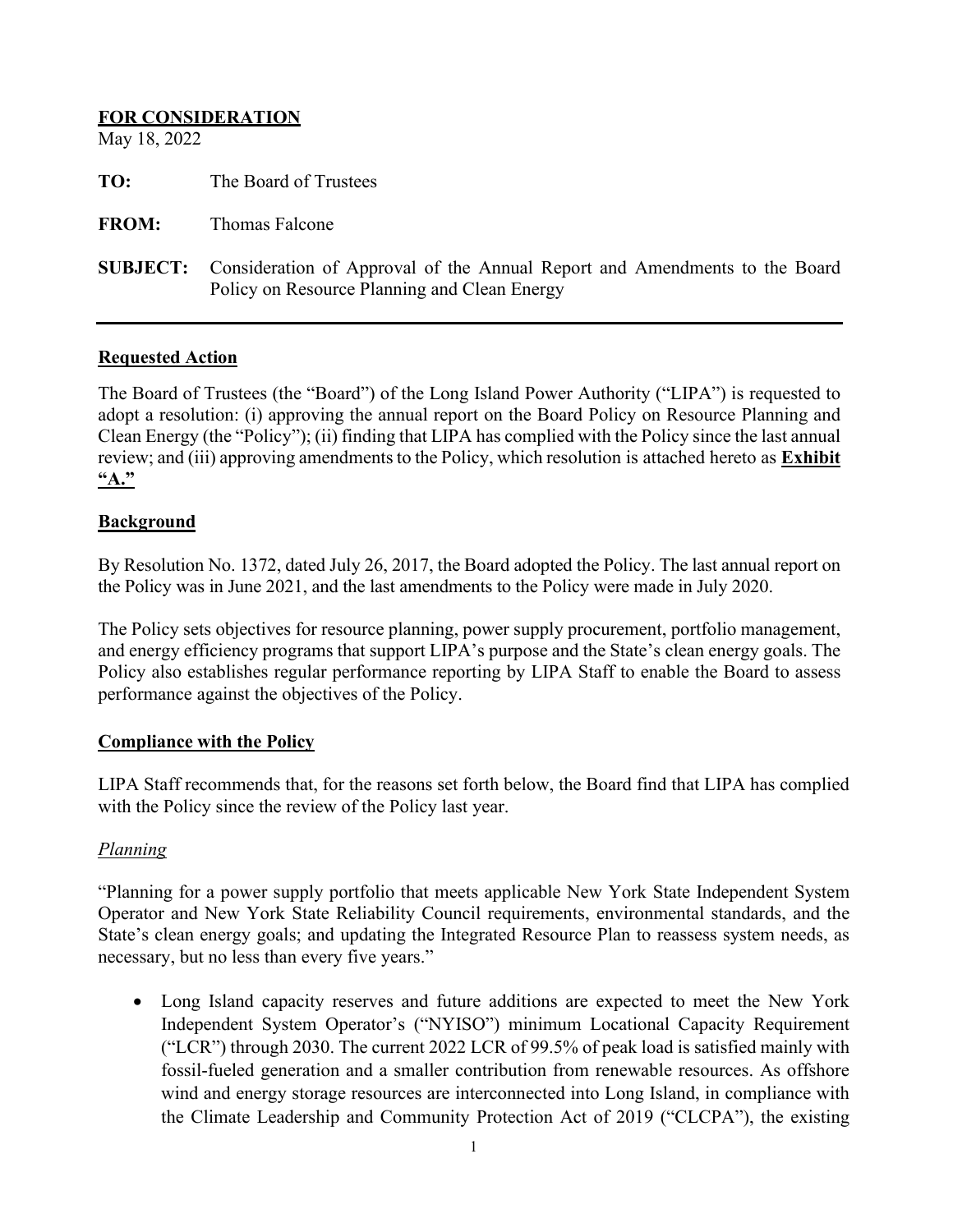fossil-fuel generation will be phased-out in a manner that continues to satisfy the LCR, which is expected to increase over time as more intermittent resources are added to the system.

- Implementation of the CLCPA will require the total replacement of existing fossil fuel generation by 2040 with renewable energy, energy storage, and other carbon-free technologies.
- The load forecast declines through the mid-2020s and thereafter begins to grow as electrification of heating and transportation takes hold. Projections for electric vehicles and heat pumps, as well as load reductions for behind-the-meter solar and other distributed energy resources, are captured in the 2022 load forecast update.
- PSEG Long Island is currently in the process of developing LIPA's 2022 Integrated Resource Plan ("IRP"), with the scheduled completion by the end of 2022. The IRP will identify preferred options for making the transition to a clean energy grid.
- LIPA plans to meet its share of the State's Renewable Energy Standard through future procurements or Renewable Energy Certificate ("REC") purchases from the New York Energy Research and Development Authority ("NYSERDA"). See the discussion of Clean Energy below.

#### *Managing the Portfolio*

"Managing the power supply portfolio to minimize cost and maximize performance, including the economic scheduling of assets, power plant availability and thermal efficiency, within contractual constraints."

- All power supply portfolio contracts met or exceeded contract targets in 2021.
- A contract billing dispute with Cross Sound Cable is the subject of litigation regarding the cable owner's claim for capacity payments related to a six-month outage of the cable.
- NYPA ("New York Power Authority") conducted a life extension and modernization study of the NYPA-owned Y-49 cable from Yonkers to Long Island. NYPA has engaged contractors to reconductor the land-based facilities on the Long Island side. LIPA's contract with NYPA for the use of the cable is currently scheduled to terminate in November 2022. PSEG Long Island and LIPA are working with NYPA to extend the contract until the Y-49 reconductoring project is completed.
- LIPA entered into a new capacity purchase to reimburse NYPA for its costs (net of market revenues) to repair and continue to operate the Richard M. Flynn Power Plant (the "Plant"), a 150-megawatt gas- and oil-fired combined cycle generating unit located in Holtsville, which NYPA had planned to retire rather than repair after the generator failed in April 2021. LIPA had determined that the Plant's capacity will be needed to assure system reliability for the next several years, especially in light of ongoing reliability concerns for several of LIPA's interties with neighboring utilities. The facility was repaired and returned to service in November 2021.
- Heat rate (i.e., fuel efficiency) and availability of the legacy National Grid-owned generation fleet that supplies power to LIPA under a cost pass-through arrangement continue to be better than the industry average for comparable technologies.
- Nine Mile Point Unit 2's equivalent availability during 2021 was 99.7%. Its capacity factor, based on its average annual Dependable Maximum Net Capability (DMNC) of 1,300 MW, was 98.0%. Exelon completed a refueling outage of the unit in March 2022.
- PSEG Energy Resources & Trade has met or exceeded all contractual performance targets in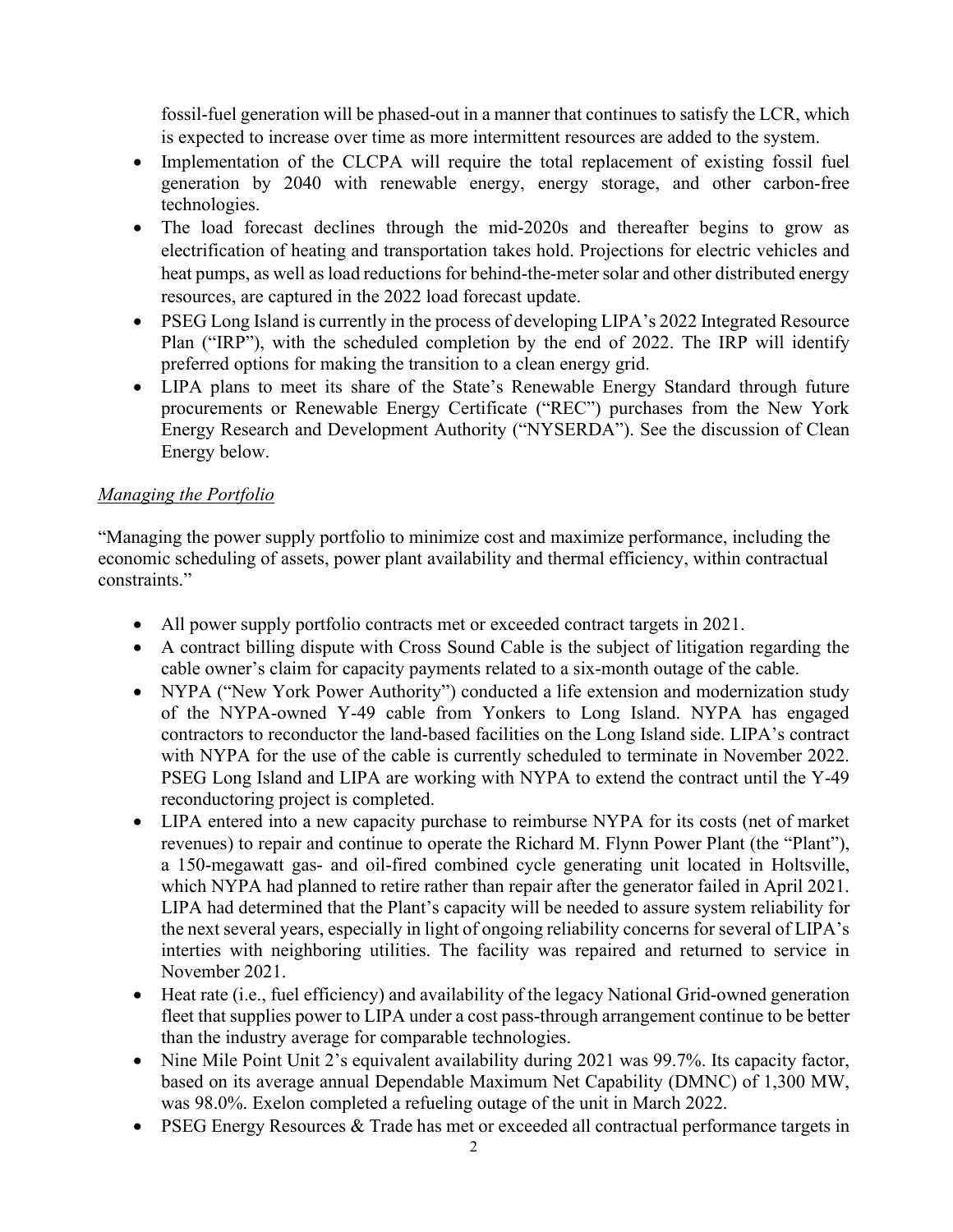2021, including Neptune and Cross Sound cable performance, generation bidding to the NYISO, load forecasting, fuel procurement, and scheduling, as well as settlements and invoicing.

• PSEG Energy Resources & Trade works with each of LIPA's power supply contract generators to schedule generation outages and testing activities with the goal of reducing overall power supply costs to LIPA's customers.

#### *Competitive Procurement*

"Minimizing cost by competitively procuring generation and distributed energy resources through wholesale market purchases, bilateral contracts, and if appropriate, after balancing cost and risk, ownership or pre-payments for energy, utilizing to the extent feasible and cost-effective, Authorityowned land and rights to acquire generating sites."

- In 2020-21, PSEG Long Island initiated new procurement processes on LIPA's behalf for energy storage, solar power, and capacity imports, including:
	- o Request For Proposal ("RFP") issued April 2021 for up to 175 MW of energy storage projects, in compliance with the storage mandate in the CLCPA, with proposals received in July 2021 for sites offered by LIPA in addition to sites owned by developers or acquired from third parties;
	- o Community Solar feed-in tariff for up to 20 MW of new renewable resources whose benefits will be directed toward low and moderate-income customers; and
	- o 2021 Off Island Capacity RFP for purchase of up to 345 MW of capacity from generating facilities located in the ISO-New England control area for import over the Cross Sound Cable to help meet LIPA's capacity requirements for the period May 2023 through April 2024 and maintain valuable firm delivery rights into the Long Island load pocket, which would otherwise expire for lack of use under applicable NYISO rules.

#### *Clean Energy*

"Procuring cost-effective renewable resources, RECs, and behind-the-meter resources such as energy efficiency and demand response, including acting in coordination with other State energy authorities, if advantageous to our customers; integrating cost-effective distributed energy production and storage technologies; and enabling the economic and secure dispatch of resources deployed within the distribution system and on customer premises."

- LIPA was undersupplied in Tier 1 RECs to meet its share of the State Clean Energy Standard for 2021. LIPA's REC requirement for 2021 equates to 2.04% of the total energy supplied, whereas LIPA's Tier 1-eligible (facilities that began operation since 2015) contracts supply about 1.4% of the load. For 2022, we also expect to be undersupplied with the requirement being 3.25%. Accordingly, LIPA has established a Clean Energy Compliance Fund to invest in future clean energy projects or REC purchases through NYSERDA, or LIPA procurements, in a manner consistent with the NYSERDA Alternative Compliance Payment fund, when such projects produce sufficient RECs.
- LIPA plans to meet a major portion of its future Tier 1 REC and OREC (offshore wind REC) targets by participating in NYSERDA's annual REC procurements. In April 2021, the Board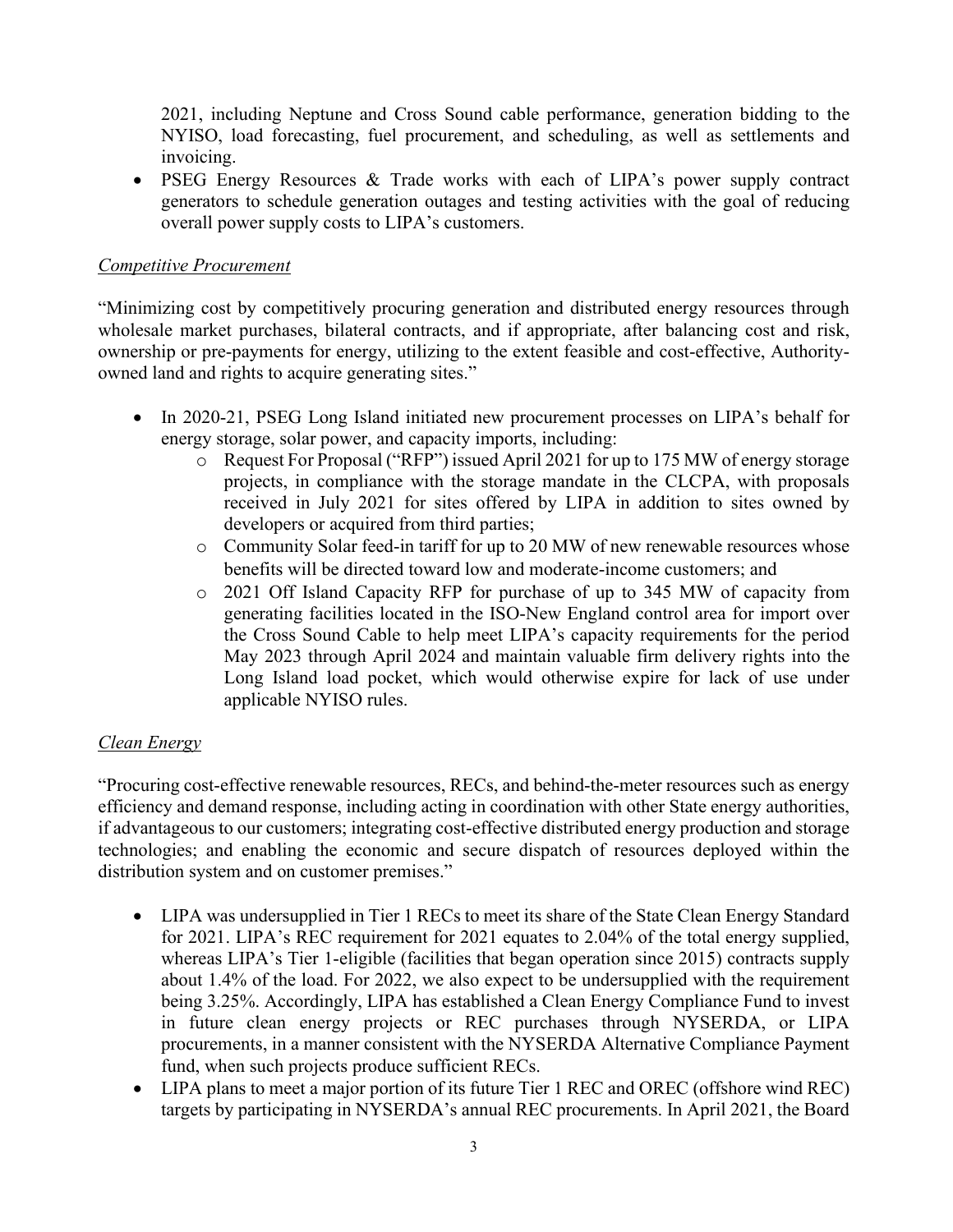approved a long-term REC Purchase Agreement with NYSERDA that will be used to procure Tier 1 RECs and future ORECs.

- In 2021, residential and commercial energy efficiency programs resulted in 1.27 million MMBtu of energy savings (56.3 MW of incremental demand savings and 375,789 MWh), which is approximately 116% of the goal of 1.09 million MMBtu of energy savings.
- Long Island continues to have the most robust rooftop solar market in the State with nearly 64,000 photovoltaic systems installed. In 2021, customer-side installed capacity increased 61 MW (AC) with incremental annualized energy savings of 77,000 MWh.
- As of year-end 2021, there is also approximately 9.6 MW of behind-the-meter customer storage installed, virtually all in conjunction with photovoltaic installations.
- The Dynamic Load Management ("DLM") program was deployed throughout the summer in 2021, in coincidence with both the New York State and Long Island peak days resulting in an estimated savings of \$200,000 as an offset against 2022 capacity costs. The commercial program was deployed eight times and the residential program was deployed seven times last summer.

#### *Wholesale Market Policy*

"Minimizing cost by representing the interests of Long Island electric customers in the New York and regional wholesale markets and their respective stakeholder processes, including direct engagement with Federal and State regulatory authorities."

- LIPA has been engaged with the NYISO in assessing long-term market structure issues associated with CLCPA implementation, including renewable integration, transmission buildout, need for flexible generation capacity, reserve and regulation requirements.
- LIPA is working through the NYISO Stakeholder process on developing market rules for Energy Storage, Solar, and Offshore Wind resources. LIPA is engaged with stakeholders to revise market rules to more accurately recognize contributions of renewable energy resources and storage while eliminating existing rules thatdo not align with New York State Energy Policy goals.
- LIPA is engaged with the NYISO to evaluate new transmission facilities needed to integrate Offshore Wind. LIPA will have the opportunity to exercise its "Right of First Refusal" to construct necessary upgrades to existing LIPA-owned transmission facilities associated with the new bulk transmission facilities to be selected by NYISO.
- LIPA is coordinating with the DPS and other New York State Transmission Owners to develop a statewide least-cost plan for local transmission upgrades needed to integrate renewables in support of CLCPA goals.
- LIPA has completed revisions to expand the LI Choice program, so Long Island residents can purchase clean energy from qualified community aggregators as well as retail energy service companies ("ESCOs").
- LIPA has worked with Neptune and outside counsel to challenge PJM's cost allocation for new transmission facilities under the Regional Transmission Expansion Planning process. Working also with other merchant transmission providers, LIPA has achieved a settlement with the PJM Transmission Owners, dramatically reducing charges through 2028.

#### **Annual Review of the Policy**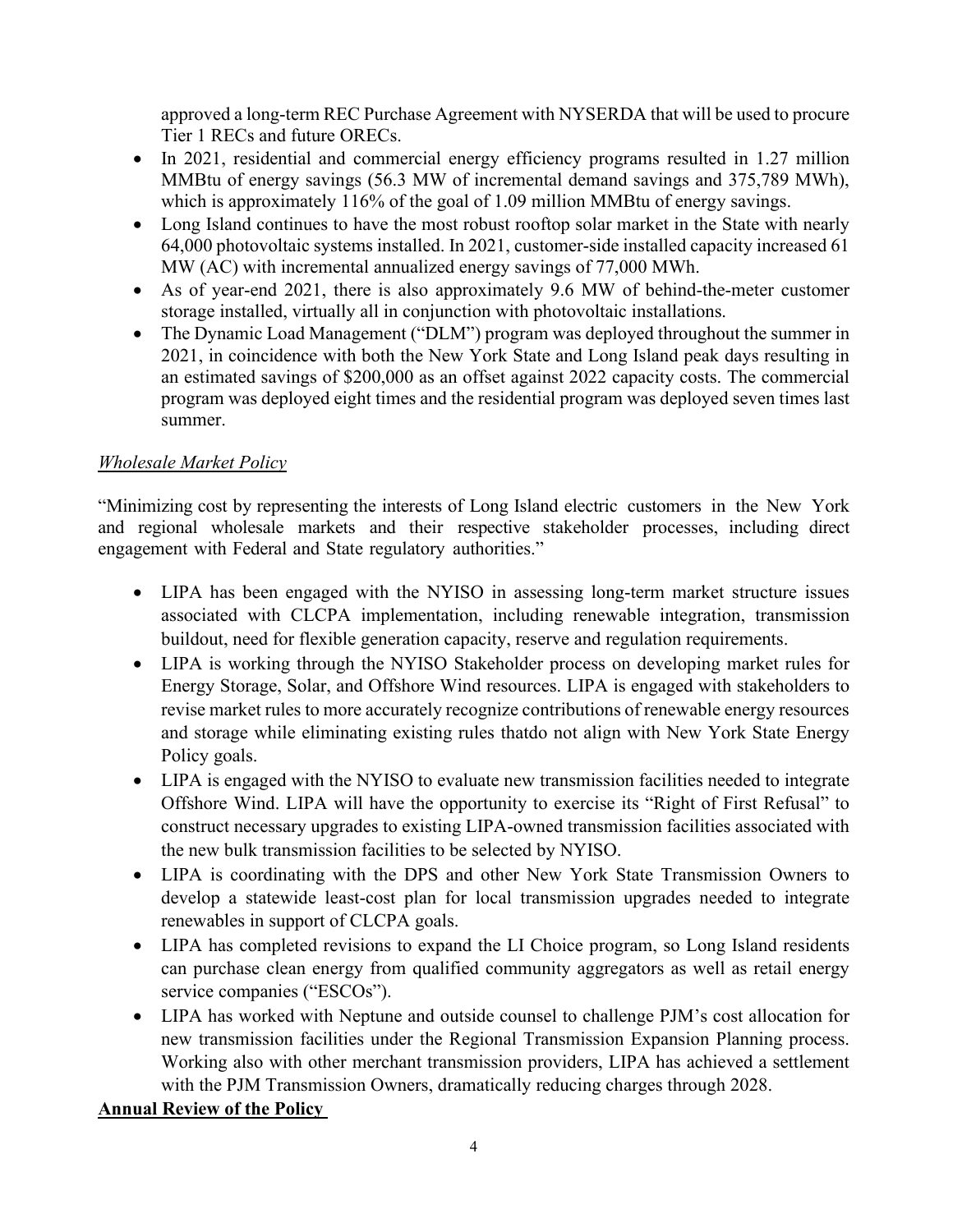The Board hired Leading Resources, Inc. to review the Board policies and facilitate discussion amongst the Trustees on amending certain policies. A working group of Trustees participated in various meetings to develop and draft amendments to the Policy. The draft amendments to the Policy have been shared with the entire Board.

The final version of the amended Policy, as drafted by the Trustees, is attached hereto as **Exhibit "B"**. The Policy has been renamed the Board Policy on Clean Energy and Power Supply.

#### **Recommendation**

Based upon the foregoing, I recommend approval of the above requested action by adoption of a resolution in the form attached hereto.

**Attachments** 

**Exhibit "A"** Resolution **Exhibit "B"** Board Policy on Clean Energy and Power Supply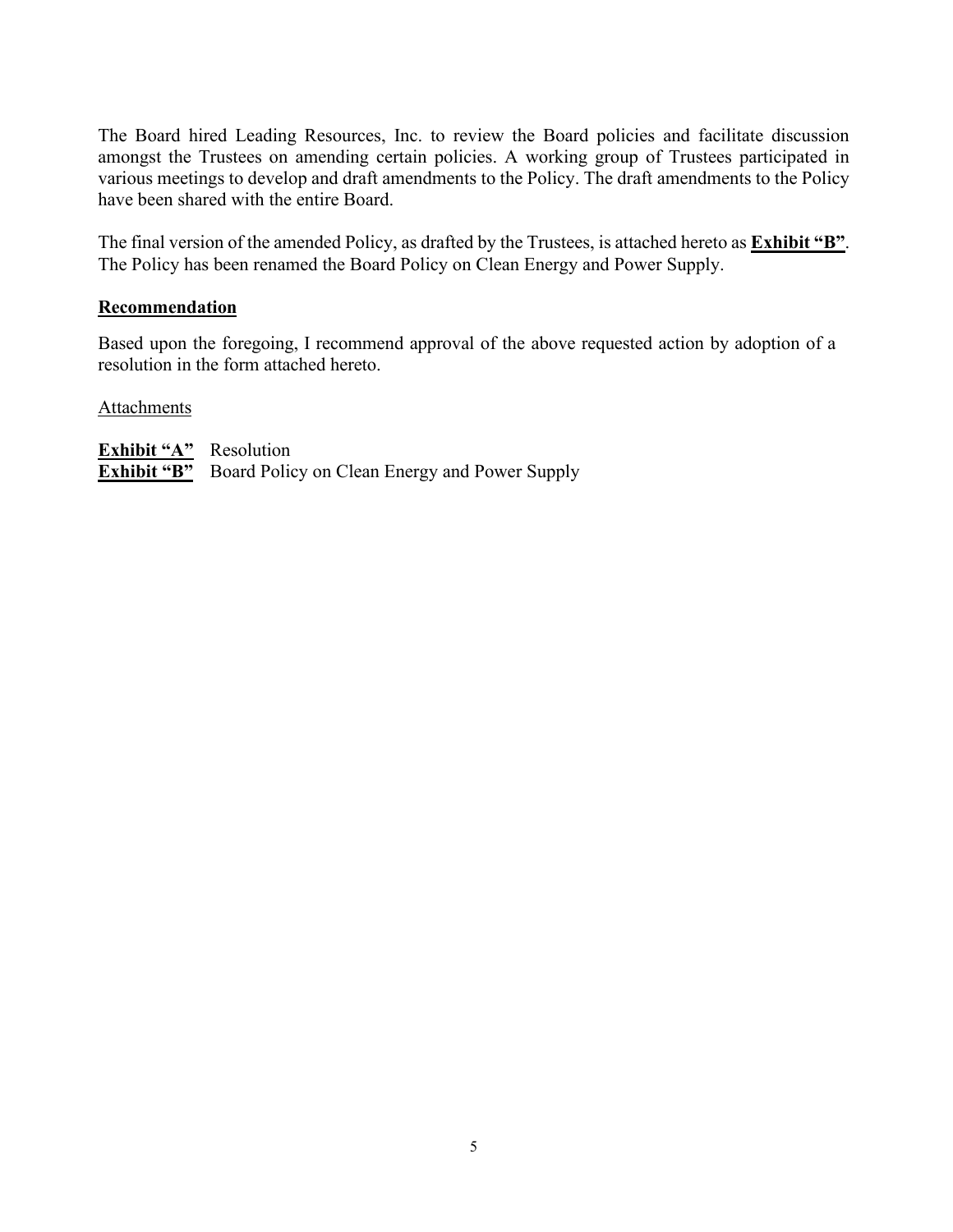#### **RESOLUTION APPROVING THE REPORT TO THE BOARD OF TRUSTEES ON THE BOARD POLICY ON RESOURCE PLANNING AND CLEAN ENERGY**

**WHEREAS**, the Resource Planning and Clean Energy Policy (the "Policy") was originally approved by Resolution No. 1372, dated July 26, 2017; and

**WHEREAS**, the last annual report on the Policy was in June 2021, and the last amendments to the policy were made in July 2020; and

**WHEREAS**, the Board has conducted an annual review of the Policy and affirms that the Policy has been complied with and concurs that the changes proposed to the Policy and due and proper.

**NOW, THEREFORE, BE IT RESOLVED**, that consistent with the accompanying memorandum, the Board hereby finds that LIPA has complied with the Resource Planning and Clean Energy Policy for the period since the last annual review and approves the annual report to the Board; and

**BE IT FURTHER RESOLVED**, that the Board hereby approved the amendments to the Policy as set forth in **Exhibit "B"**.

Dated: May 18, 2022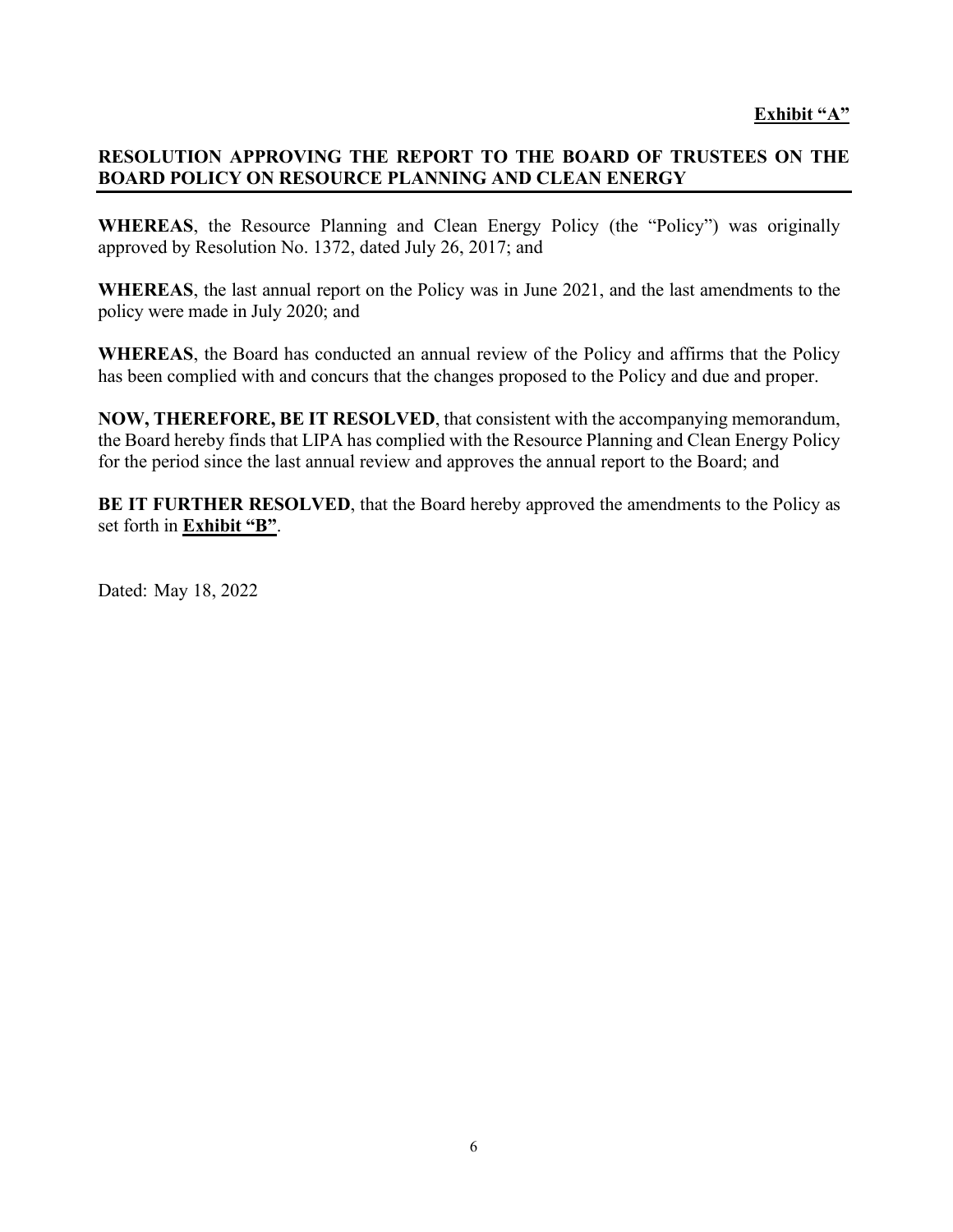| <b>Board Policy:</b>     | <b>Clean Energy and Power Supply</b>                                                                                                                                    |                                    |
|--------------------------|-------------------------------------------------------------------------------------------------------------------------------------------------------------------------|------------------------------------|
| Policy Type:             | <b>Purpose</b>                                                                                                                                                          | <b>Long Island Power Authority</b> |
| Monitored by:            | <b>Oversight and Clean Energy Committee</b>                                                                                                                             |                                    |
| <b>Board Resolution:</b> | #1372, approved July 26, 2017<br>#1421, amended July 25, 2018<br>#1487, amended July 24, 2019<br>[#1551], amended July 22, 2020<br>$[$ #xxxx $]$ , amended May 18, 2022 |                                    |

LIPA's vision for clean energy and power supply is to provide clean, reliable, resilient electricity to our customers at an affordable cost that both maintains the economic competitiveness of our region and minimizes the economy-wide greenhouse gas emissions of Long Island and the Rockaways by encouraging the electrification of vehicles, buildings, and equipment.

To achieve our vision for **Clean** energy, LIPA will:

- Achieve a **zero-carbon electric grid by 2040**, while meeting or exceeding LIPA's share of the clean energy goals of New York's Climate Leadership and Community Protection Act ("CLCPA"), including those for renewables, offshore wind, distributed solar, and storage.
- Demonstrate innovation and be recognized among the **leading utilities** in reducing economy-wide greenhouse gas emissions through **energy efficiency** and **beneficial electrification**.
- Improve equity for disadvantaged communities, as measured by meeting or exceeding LIPA's share of New York's **environmental justice** goals as defined by the CLCPA and the Climate Justice Working Group, including ensuring that disadvantaged communities receive 40% of the overall benefits of clean energy, energy efficiency, energy assistance, and energy transportation investments, but not less than 35% of the overall benefits of spending on clean energy and energy efficiency programs, projects or investments.

To achieve our vision for **Reliable Power Supply**, LIPA will:

• Plan for a power supply portfolio that meets or exceeds industry standards for reliability, as demonstrated through **Integrated Resource Plans** conducted no less than every five years and by implementing the actionable recommendations of those plans in a timely manner.

To achieve our vision for **Affordability**, LIPA will:

- Consider the benefits and costs of its clean energy programs and power supply to achieve the **greatest value** for our customers.
- Competitively procure the **least-cost resources and programs** that meet our clean energy and reliability objectives, including using our not-for-profit, tax-exempt cost of capital to finance assets or pre-pay for energy, and using LIPA-owned land or exercising LIPA's rights